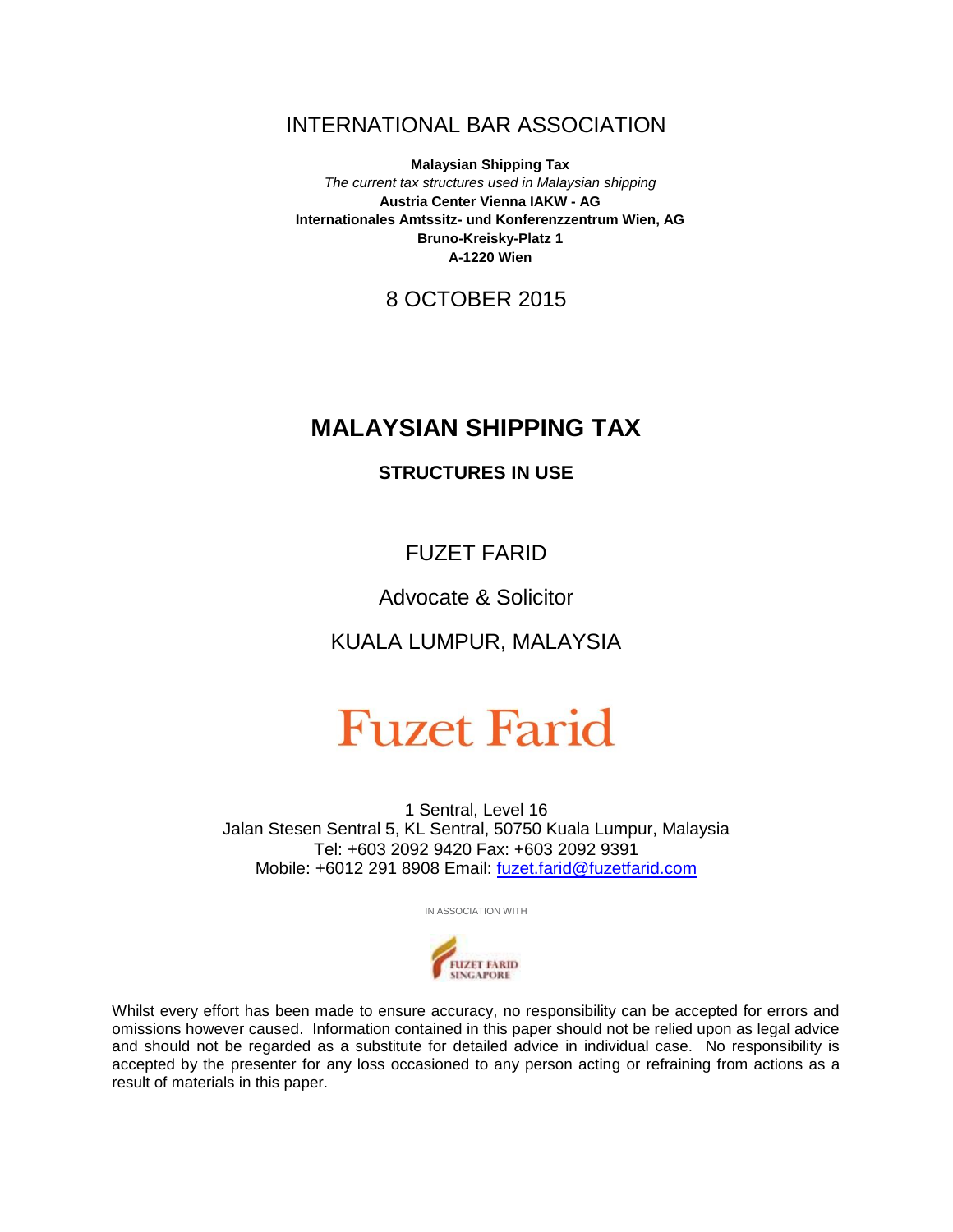#### *Introduction* Good afternoon everybody.

I have to apologise, from the beginning, for my topic, of what must be, the driest subject ever: Malaysian shipping tax.

So to eleviate the dreariness, I thought it would be helpful, to know that Malaysian shipping tax, does not only involve Malaysian tax. Like all cross jurisdictional practices, it also incorporates, other tax jurisdictions, into its structures.

I have also peppered my talk, with lots of pictures, to help envision, these jurisdictions.

٭I like to quote Frank Sinatra, who once told a new singer: "They only remember, your first song and your last song". Following Frank Sinatra, here is my first song: a slide of Kuala Lumpur.

Kuala Lumpur, in case you don't know, is the financial centre of Malaysia. It used to be known, for its Petronas Twin Towers, here in the slide, and its tourism advertisement of being "Malaysia truly Asia".

Today, it is known for corruption scandals, involving other Ms: 1MDB, missing Mongolian models, and the new leader of the opposition – Mahathir Mohammad.

Hence its tax structures, too have become similarly creative. I am not here today, to comment on, the alleged political corruption, or multinational criminal investigations, on supposedly, USD11 billion of funds.

I am here to comment, on how the funds, might have been disposed of – um, transferred – because chances are, (I wouldn't have any personal knowledge of this) the tax structure, would have been similar to, cross jurisdictional tax structures, generally used, in Malaysian shipping today.

These jurisdictions, include the Malaysian onshore tax regime, the Labuan Malaysia offshore tax regime, the Singapore tax regime, the Jersey & Guernsey British offshore tax regime, and the Cayman Islands British offshore tax regime.

So I have quite, a few jurisdictions to cover. I hope you will forgive me, for whizzing through.

#### *Malaysia – onshore and offshore tax systems*

I shall start, as can be expected, with the Malaysian tax regime.

٭First, here is a slide, of a map of Malaysia, to show the location of Kuala Lumpur, relative to Labuan. As you can see, Kuala Lumpur, the capital of Malaysia, is in West Malaysia. Labuan, although a Federal territory as well, is in East Malaysia. The South China Sea is in the middle.

Kuala Lumpur, and the rest of Malaysia, apply, the onshore Malaysian tax regime, pursuant to, the Income Tax Act of 1967. Labuan, applies the offshore, Malaysian tax regime, pursuant to, the Labuan Business Activity Tax Act 1990.

#### *Malaysian Income Tax Act 1967*

٭The main provision, governing the shipping tax regime, is Section 54A(1) & (2) of the Income Tax Act 1967, as amended by, Section 11 of the Finance Act 2012.

٭So Section 54A now, exempts **70%** of **shipping profits,** from tax for **residents,** that "*transport passengers or cargo by sea, on a Malaysian ship; or residents, that let out on charter, a Malaysian ship, owned by Malaysian residents, on a voyage, or time chartered basis".* So ships that are bareboated, do not qualify for the exemption.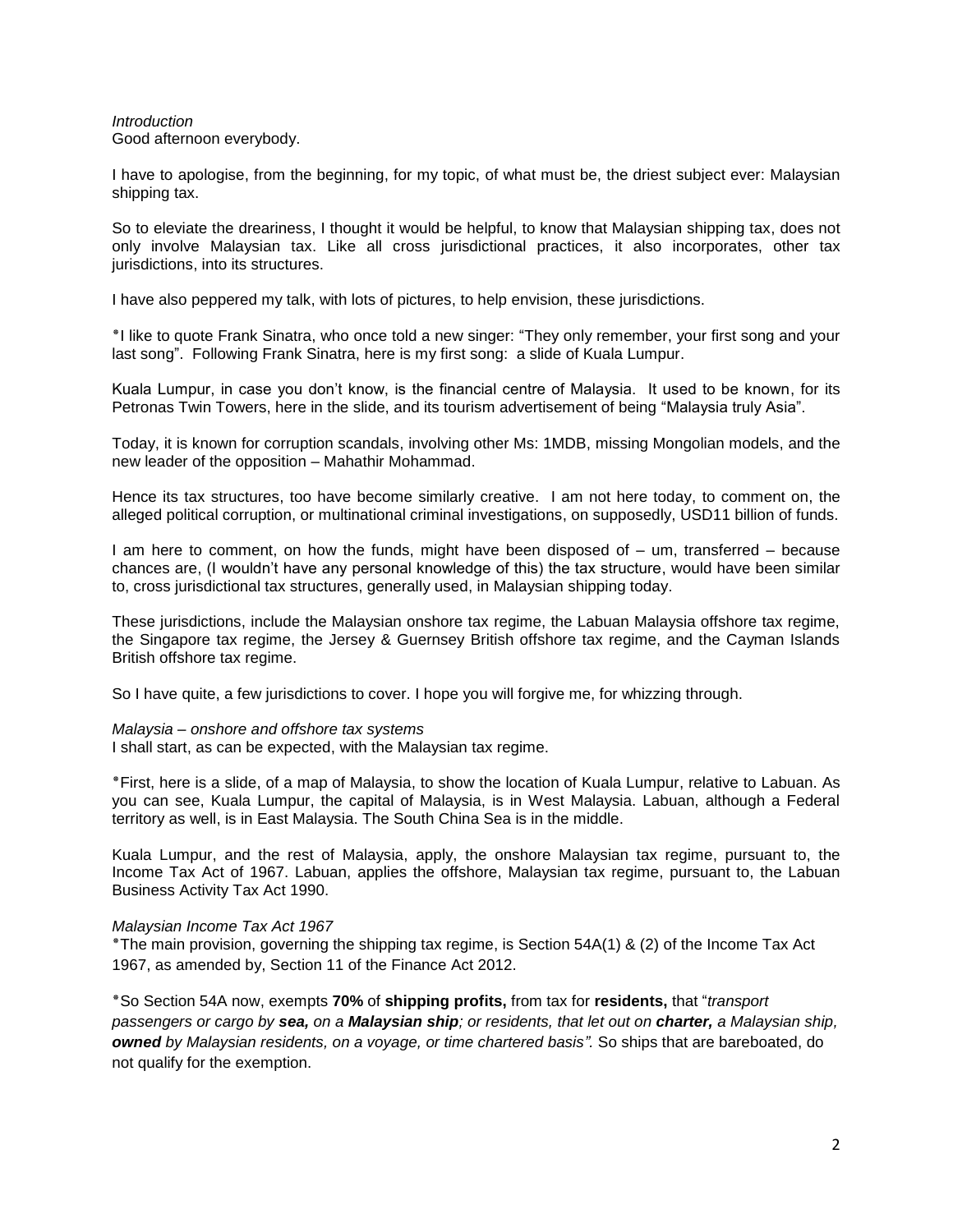٭**Prior** to the Year of Assessment 2014, the exemption was 100%. The applicable regulation for that, was Public Ruling No. 10/2012. It was issued by the Inland Revenue Board of Malaysia, to explain the Tax Treatment, of a Malaysian Ship, and 100% exemption, of shipping income, of a Malaysian resident, prior to 2014.

#### *Malaysian ship*

٭What then, constitutes, a Malaysian ship, since coming, under the definition, of a Malaysian ship, is key, to obtaining, the 70% tax exemption? The requirements, are set out, in the Merchant Shipping Ordinance 1952.

A Malaysian ship, has to be, a **sea-going** ship. It can't be a ferry, barge, tug-boat, supply vessel, crew boat, lighter, dredger, fishing boat or other such vessel. Above all, it must be registered, as a Malaysian ship, under Section 11, of the Merchant Shipping Ordinance 1952.

You can only register a Malaysian ship if it is wholly owned by Malaysian citizens, or a company incorporated in Malaysia, with its principal office in Malaysia, its management is mainly in Malaysia, and the majority of the shareholding is held by Malaysian citizens free from any trust or obligation in favour of foreigners. (nobody really knows what **that** means) because it has not been tested. What the Registry of Ships does is to look into the corporate forms to see majority Malaysian shareholding & directorships.

#### *Labuan Business Activity Tax Act 1990 (LBATA)*

٭The Labuan offshore tax regime, can involve, the leasing of the ship, on a **bareboat** charter basis.

٭This leasing must be **licenced**, pursuant to the Labuan Financial Services and Securities Act 2010.

It must be categorized, as a Labuan **business activity**, pursuant to the Labuan Business Activity Tax Act 1990.

٭It must be carried out, in Labuan or outside Malaysia, but **not** in Malaysia, unless it is additionally licenced. In which case, an additional RM60,000.00 in licencing fees, or about USD13,500.00, is payable.

٭Once all these requirements are fulfilled though, similar to Malaysian onshore tax exemptions, Labuan shipping business activities, are not entirely tax exempt.

٭A Labuan business activity, is either subject to tax, of **3%** of net profits, as reflected in the audited accounts, or to a **fixed** amount of tax, of **RM20,000** (whichever the company elects). Today, this is about, the equivalent of, USD4,500.00 – probably the amount of our conference fees!

Therefore Labuan companies, essentially pay, tax and leasing licencing fees, of RM20,000.00, being USD4,500.00, or RM60,000.00, being USD13,500.00, a year per ship, depending if the ship, is bareboated into, or out of Malaysia.

Alternatively, the company can also opt for the Malaysian Income Tax Act 1967 to apply. Pursuant to Section 3B of the Malaysian Income Tax Act 1967 and Section 2(3) of the Labuan Business Activity Tax Act 1990, the Malaysian Income Tax Act 1967 does not apply to Labuan companies, unless they opt to be taxed pursuant to the Malaysian Income Tax Act 1967.

However, the option, that Labuan companies have, to be taxed under the Malaysian Income Tax Act 1967, became less popular, when the 100% tax exemption, was reduced to 70%, as they then were taxed, **25%**, of 30% of their income.

#### *Labuan ship*

٭Like Labuan tax, Labuan ships are also the opposite of Malaysian ships. They must be at least 51% **foreign** owned, whereas Malaysian ships, must be at least 51% **Malaysian** owned. They are registered under the same statute, the Merchant Shipping Ordinance 1952, but under a different part, Part IIC.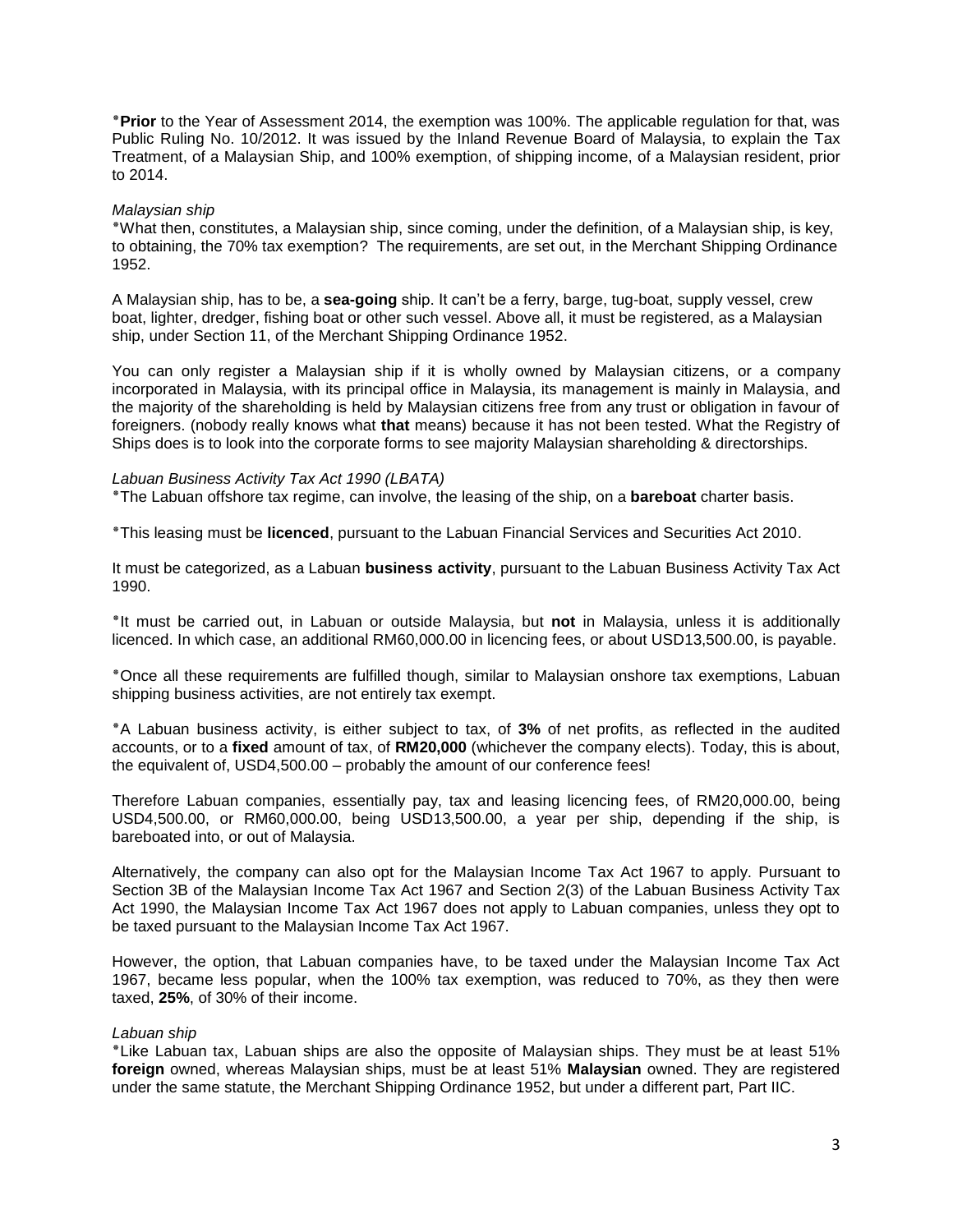#### *Malaysian companies*

What Malaysian ships and Labuan ships have in common is that they must be owned by Malaysian incorporated companies. These can be either Malaysian companies incorporated pursuant to the Malaysian Companies Act 1965, or the Labuan companies incorporated pursuant to the Labuan Companies Act 1990.

So the upshot of it is, Malaysian ships can be owned by Labuan companies, so long as they are at least 51% **Malaysian** owned.

The Labuan company, would be taxed, pursuant to the Labuan Business Activity and Tax Act 1990, though it owns, a Malaysian ship. The tax structure would look like this slide here.

#### *Trend: Labuan company owning Malaysian ship*

In fact the trend, is for ship-owning companies, to incorporate in Labuan, with 100% Malaysian shareholding, and register their ships, as Malaysian ships. This way, the ship-owning structure, qualifies for the RM20,000 / or USD4,500 flat corporate tax rate, as well as, for domestic shipping licences, pursuant to, the Merchant Shipping Ordinance 1952, and Petronas licencing, under the Petroleum Development Act 1974.

#### *Singapore*

٭We come now, to the role of Singapore, in a Malaysian shipping tax structure. How Singapore, comes into the picture, of a Malaysian shipping tax structure, is by way of a supply of services, into the Malaysian shipping industry. This can be in a myriad of ways, in financing, in ship owning, in specialized shipping legal services, even in crew supply. Above all though, Singapore, is where Malaysian shipping money eventually finds its way to, no matter where it travels to first. All roads lead to Singapore, for Malaysian shipping money - or rather, all shipping lanes.

٭Many international shipping banks and specialised international shipping lawyers – including Singapore shipping lawyers, are based in Singapore. Indeed, many Singapore ship owners, supply ships into the Malaysian industry. In more than one Malaysian shipping tax structure, that I have been involved in, the **Ultimate Beneficial Owner** is **Singaporean**.

What is the tax regime for shipping in Singapore then? How is it incorporated into the Malaysian shipping tax structure?

#### *Singapore tax*

٭In general, income derived, by a company, is taxable in Singapore, at the corporate income tax rate, of **17**%. However, there are specific tax incentives, for the maritime sector, under the Maritime Sector Incentive scheme-award:

#### They are:

(a) Either **International Shipping Operations**, where the income, of a shipping enterprise, derived from the operation of a Singapore registered ship, (other than within limits of the port of Singapore), for the carriage of passengers, mails, livestock or goods, towing or salvage operations, charter or ships or use of the ship as a dredger, seismic ship or vessel, used for offshore oil or gas activity, is **100% exempt** from Singapore tax;

(b) Another tax incentive, for the maritime sector, is the **Approved International Shipping Enterprise Scheme**, which also exempts 100% from tax, income derived from the operation/charter, of the shipping company's, fleet of foreign ships, and income derived from leasing, and bareboat charter, of an **approved** ship leasing company.

(c) There is also **withholding tax exemption** for all bareboat, voyage and time charter payments to nonresidents (excluding permanent establishments in Singapore for use of ships).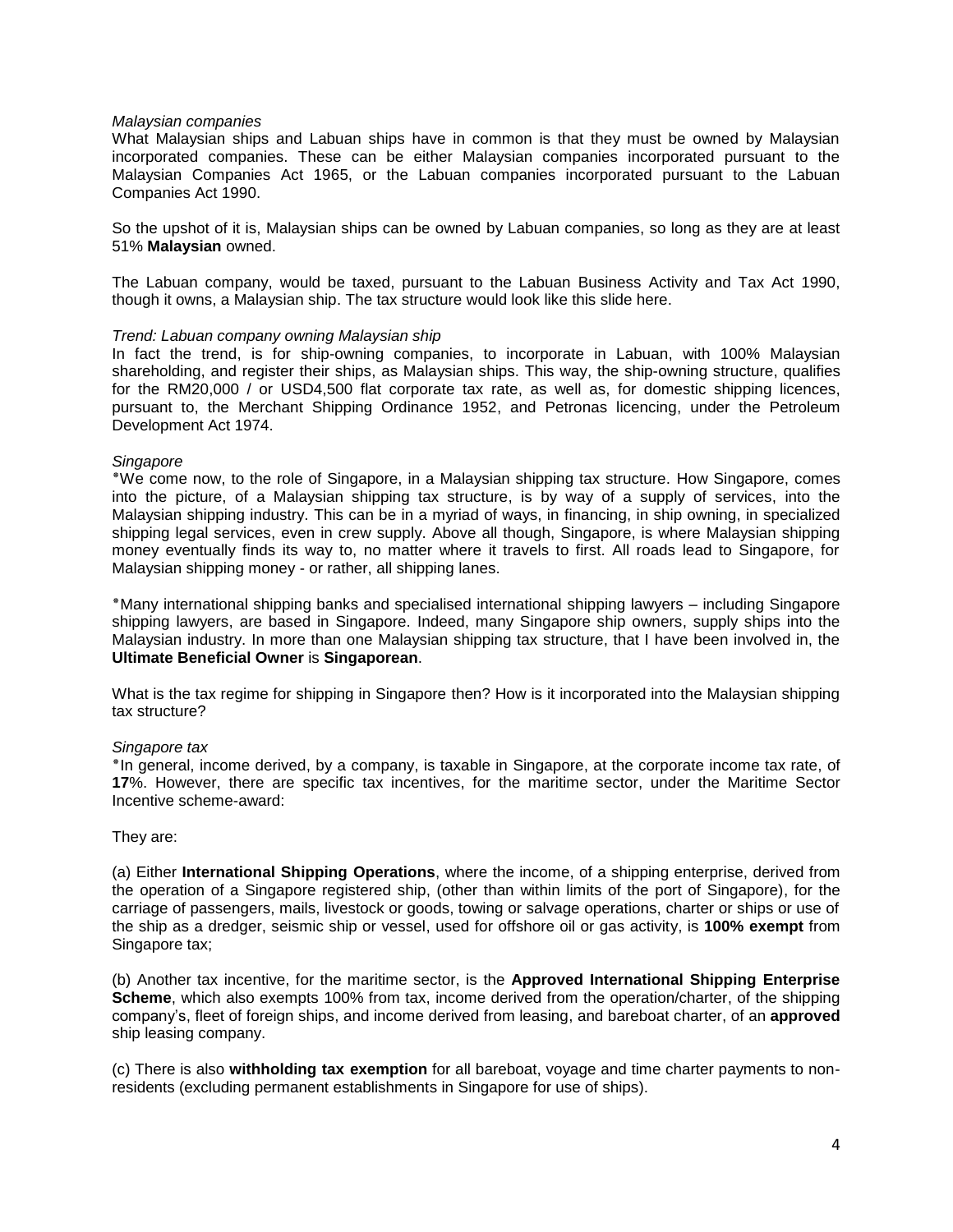Additionally, there are concessionary tax rates, for ship lessors, including income derived, from finance leasing of ships, which are wholly tax exempt, and only 5% or 10% tax on certain prescribed qualifying income (for instance **approved shipping investment management activities**, **approved container leasing activities**, etc), as well as, automatic withholding tax exemption, on qualifying payments, made in respect of, qualifying foreign loans, taken to finance the purchase, or construction, of both Singaporeflagged, and foreign-flagged ships, and acquisition, of qualifying containers, and intermodal equipment.

There is a whole range, of supporting shipping services, which also qualify, for a concessionary tax rate, of 10%, including ship management, ship agency, and shipping freight/logistic services, ship broking and freight forwarding, and qualifying corporate services.

#### *Singapore ships*

٭As for Singapore ships, they are subject to a maximum of S\$10,000 registration fees. The criteria to register Singapore ships are they must be Singapore citizens or Singapore permanent residents; alternatively they must be companies incorporated in Singapore.

٭They **may** be **either foreign** owned (meaning more than 50% of their equity is owned by non-Singapore citizens) **or locally** owned (more than 50% of its equity owned by Singapore citizens).

For foreign owned companies, they must have a **minimum paid-up capital of SGD50,000**, which is about USD30,000.00, and at least 1,600 GT as well as self-propelled. However, these additional requirements, may be waived, by the Registrar of Ships, in his absolute discretion.

#### *Guernsey*

٭Now, to explain about Guernsey. It is often, desirable, in a Malaysian shipping tax structure, to choose an additional, layer of ownership, for confidentiality reasons. The usual choice, is a more established, foreign tax friendly offshore jurisdiction, to own the Labuan ship owner.

Information, on Labuan companies, directorships and shareholding, are not publicly available, by way of a search, on the registry, upon payment of a fee, and requires the consent, of the company or the trust. However, an additional layer, increases the distance, of the ultimate beneficial ownership, from the ship, supplied into the Malaysian shipping industry, and increases the secrecy – I mean, confidentiality.

٭Guernsey is thereby popular. It fulfils all the requirements, and there is no corporation income tax, on income from businesses, offices and employments and other sources.

No withholding tax applies, to dividends paid, by Guernsey companies, to non-resident shareholders.

#### *Guernsey or Jersey trusts*

٭It is not just, the favourable tax regimes, of Guernsey or Jersey, to foreign owners, which is useful, in a Malaysian shipping tax structure. As a **trust** jurisdiction, **confidentiality** is **key**. **No** information can be given out **by law** by the administering authority, unless deemed necessary pursuant to the provisions of the Financial Services Commission (Bailiwick of Guernsey) Law, 1987. In Guernsey, the regulatory authority is the Guernsey Financial Services Commission.

Guernsey or Jersey trusts, have other advantages: they can last indefinitely, they can be created for noncharitable purposes, and settlors are allowed a generous amount of powers to reserve or grant to trusted third parties.

Although orphaned trusts, are allowed, under the Guernsey, or Jersey trust legislation, such a trust is not used, in a Malaysian ship owning, or shipping tax structure, because the Ultimate Beneficial Owner, must be either an **individual**, or a **public listed company**. And since there is not much **secrecy** - um **confidentiality** - in a public listed company, the UBO in a Malaysian shipping tax structure, is almost always an **individual**.